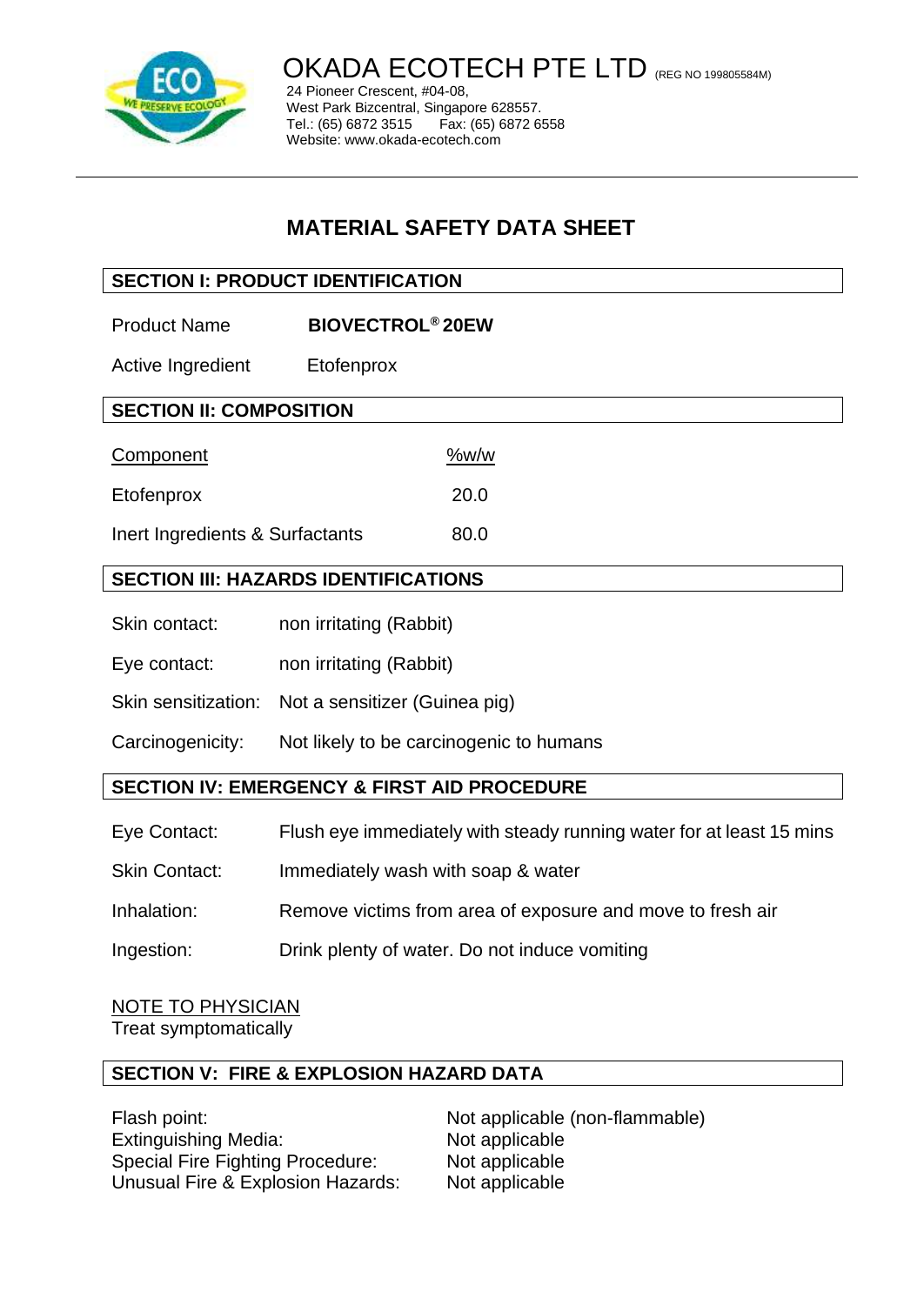# **SECTION VI: SPILL OR LEAKAGE**

STEP TO BE TAKEN IN CASE MATERIAL IS RELEASED OR SPILLED. Hose off road surfaces to prevent accident or slippery surface.

#### **SECTION VII: HANDLING & STORAGE**

Keep out of reach of children. Keep container closed when not in use. Store in a cool, dry place, away from direct sunlight and high temperature.

#### **SECTION VIII: SPECIAL PROTECTION INFORMATION**

|                                | Ventilation Requirements: General ventilation is adequate |
|--------------------------------|-----------------------------------------------------------|
| <b>Respiratory Protection:</b> | None normally required                                    |
| <b>Protective Gloves:</b>      | None normally required                                    |
| Eye Protection:                | None normally required                                    |

# **SECTION IX: PHYSICAL /CHEMICAL CHARACTERISTIC**

| <b>SECTION X: STABILITY &amp; REACTIVITY DATA</b>  |                              |  |
|----------------------------------------------------|------------------------------|--|
| <b>Specific Gravity:</b>                           | $1.0 + 0.1$                  |  |
| Viscosity (BF/LVT/#1/00rpm/30deg C): $30 + 15$ cps |                              |  |
| Dispersibility in water:                           | Completely dispersible       |  |
| $pH$ at 25 deg C:                                  | $6.50 + 1.0$                 |  |
| Odor:                                              | Pleasant                     |  |
| Appearance:                                        | Milky white aqueous emulsion |  |

| Stability:                               | Stable                                               |
|------------------------------------------|------------------------------------------------------|
| <b>Hazardous Decomposition Products:</b> | Oxides of carbon. Decomposition is very<br>unlikely. |
| Hazardous Polymerization:                | Will not occur                                       |
| Materials to Avoid:                      | Acids                                                |
| Conditions to Avoid:                     | Excessive heat & prolong sunshine                    |

# **SECTION XI: TOXICOLOGICAL INFORMATION**

Acute Toxicity: Ingestion  $LD_{50} > 10,000$ mg/kg Inhalation  $LC_{50} > 5,900$ mg/m<sup>3</sup> air Dermal Absorption LD50(rat) > 5,000mg/kg